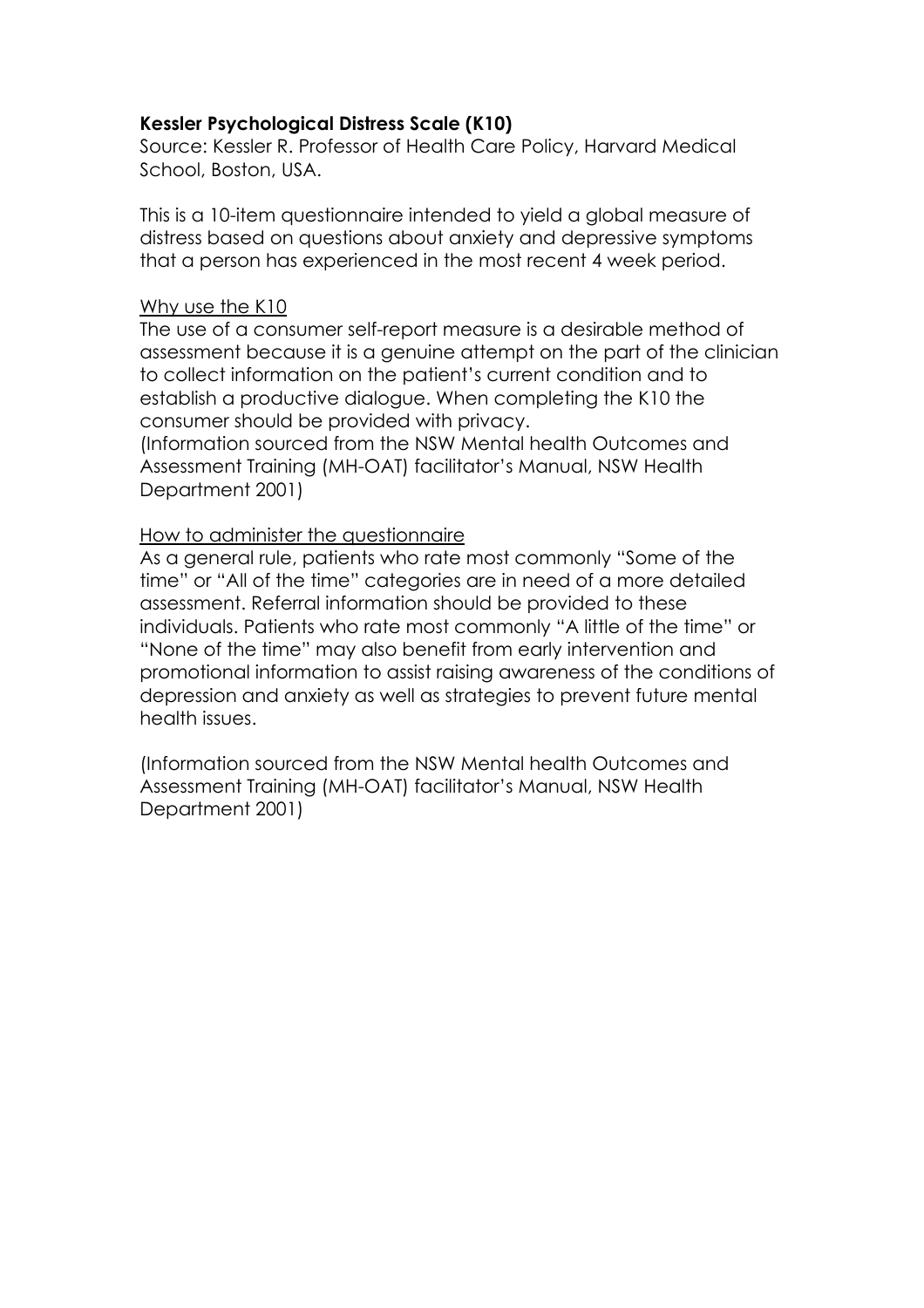#### **K10 Test**

### **These questions concern how you have been feeling over the past 30 days. Tick a box below each question that best represents how you have been .**

| 1. During the last 30 days, about how often did you feel tired out for no good reason? |                                     |                         |                                                                                                 |                       |  |
|----------------------------------------------------------------------------------------|-------------------------------------|-------------------------|-------------------------------------------------------------------------------------------------|-----------------------|--|
| $\mathsf{I}$ . None of the time                                                        | $\vert$ 2. A little of the<br>ltime | 3. Some of the<br>ltime | 4. Most of the time $\left  \begin{array}{c} 5. \text{ All} \\ \text{time} \end{array} \right $ | $\vert$ 5. All of the |  |

| 2. During the last 30 days, about how often did you feel nervous? |                                         |                                |                                                   |                       |  |
|-------------------------------------------------------------------|-----------------------------------------|--------------------------------|---------------------------------------------------|-----------------------|--|
| $\mathsf{I}$ . None of the time                                   | $\mathbb{Z}$ . A little of the<br>ltime | 3. Some of the<br><b>ttime</b> | 4. Most of the time $\Big _{\text{time}}^{5. A.}$ | $\vert$ 5. All of the |  |

| $\beta$ . During the last 30 days, about how often did you feel so nervous that nothing could calm you<br>ldown? |                            |                                                                                            |  |
|------------------------------------------------------------------------------------------------------------------|----------------------------|--------------------------------------------------------------------------------------------|--|
|                                                                                                                  | $\mathbb{R}$ a rill of the | $\mathbf{b}$ $\mathbf{c}$ $\mathbf{c}$ $\mathbf{c}$ $\mathbf{c}$ $\mathbf{c}$ $\mathbf{c}$ |  |

| 1. None of the time | ltıme                              | ltıme                       | 4. Most of the time $\mathbb{C}$ | 'tıme               |
|---------------------|------------------------------------|-----------------------------|----------------------------------|---------------------|
|                     | $\overline{\lambda}$ little of the | $\mathbf{E}$<br>Some of the |                                  | All of the<br>15. . |

| 4. During the last 30 days, about how often did you feel hopeless? |                                        |                                 |                                                     |                       |  |
|--------------------------------------------------------------------|----------------------------------------|---------------------------------|-----------------------------------------------------|-----------------------|--|
| $\parallel$ . None of the time                                     | $\mathbb{Z}$ . A little of the<br>tıme | 3. Some of the<br><b>l</b> time | $\frac{1}{4}$ . Most of the time $\frac{1}{4}$ time | $\vert$ 5. All of the |  |

| 5. During the last 30 days, about how often did you feel restless or fidgety? |                                             |                                |                                                                                                            |  |  |
|-------------------------------------------------------------------------------|---------------------------------------------|--------------------------------|------------------------------------------------------------------------------------------------------------|--|--|
| $\parallel$ . None of the time                                                | $\vert$ 2. A little of the<br><b>t</b> time | 3. Some of the<br><b>ttime</b> | $\vert$ 5. All of the<br>$\overline{a}$ $\overline{a}$ $\overline{a}$ Most of the time $\overline{a}$ time |  |  |

| 6. During the last 30 days, about how often did you feel so restless you could not sit still? |                                |                |                                         |  |  |
|-----------------------------------------------------------------------------------------------|--------------------------------|----------------|-----------------------------------------|--|--|
| $\parallel$ . None of the time                                                                | $\mathbb{Z}$ . A little of the | 3. Some of the | $ 5.$ All of the                        |  |  |
|                                                                                               | ltime                          | ltime          | 4. Most of the time $\Big ^{5. A}$ time |  |  |

| 7. During the last 30 days, about how often did you feel depressed? |                                |                |                                                        |  |  |
|---------------------------------------------------------------------|--------------------------------|----------------|--------------------------------------------------------|--|--|
| $\parallel$ . None of the time                                      | $\mathbb{Z}$ . A little of the | 3. Some of the | $\vert$ 5. All of the                                  |  |  |
|                                                                     | ltime                          | ltime          | 4. Most of the time $\int_{\text{time}}^{\text{D. A}}$ |  |  |

| 8. During the last 30 days, about how often did you feel that everything was an effort? |                                     |                                |                                                          |  |  |
|-----------------------------------------------------------------------------------------|-------------------------------------|--------------------------------|----------------------------------------------------------|--|--|
| 1. None of the time                                                                     | $\vert$ 2. A little of the<br>ltime | 3. Some of the<br><b>ttime</b> | 4. Most of the time $\frac{5}{\text{time}}$ . All of the |  |  |

| 9. During the last 30 days, about how often did you feel so sad that nothing could cheer you up? |                                         |                                |                                                                                           |  |  |
|--------------------------------------------------------------------------------------------------|-----------------------------------------|--------------------------------|-------------------------------------------------------------------------------------------|--|--|
| $\parallel$ . None of the time                                                                   | $\mathbb{Z}$ . A little of the<br>ltime | 3. Some of the<br><b>ttime</b> | 4. Most of the time $\begin{bmatrix} 5. & \text{All of the} \\ \text{time} \end{bmatrix}$ |  |  |

| 10. During the last 30 days, about how often did you feel worthless? |                                |                |                                                                          |  |  |
|----------------------------------------------------------------------|--------------------------------|----------------|--------------------------------------------------------------------------|--|--|
| $\parallel$ . None of the time                                       | $\mathbb{Z}$ . A little of the | 3. Some of the | $\vert$ 5. All of the<br>4. Most of the time $\Big _{\text{time}}^{5.7}$ |  |  |
|                                                                      | ltime                          | <b>Itime</b>   |                                                                          |  |  |